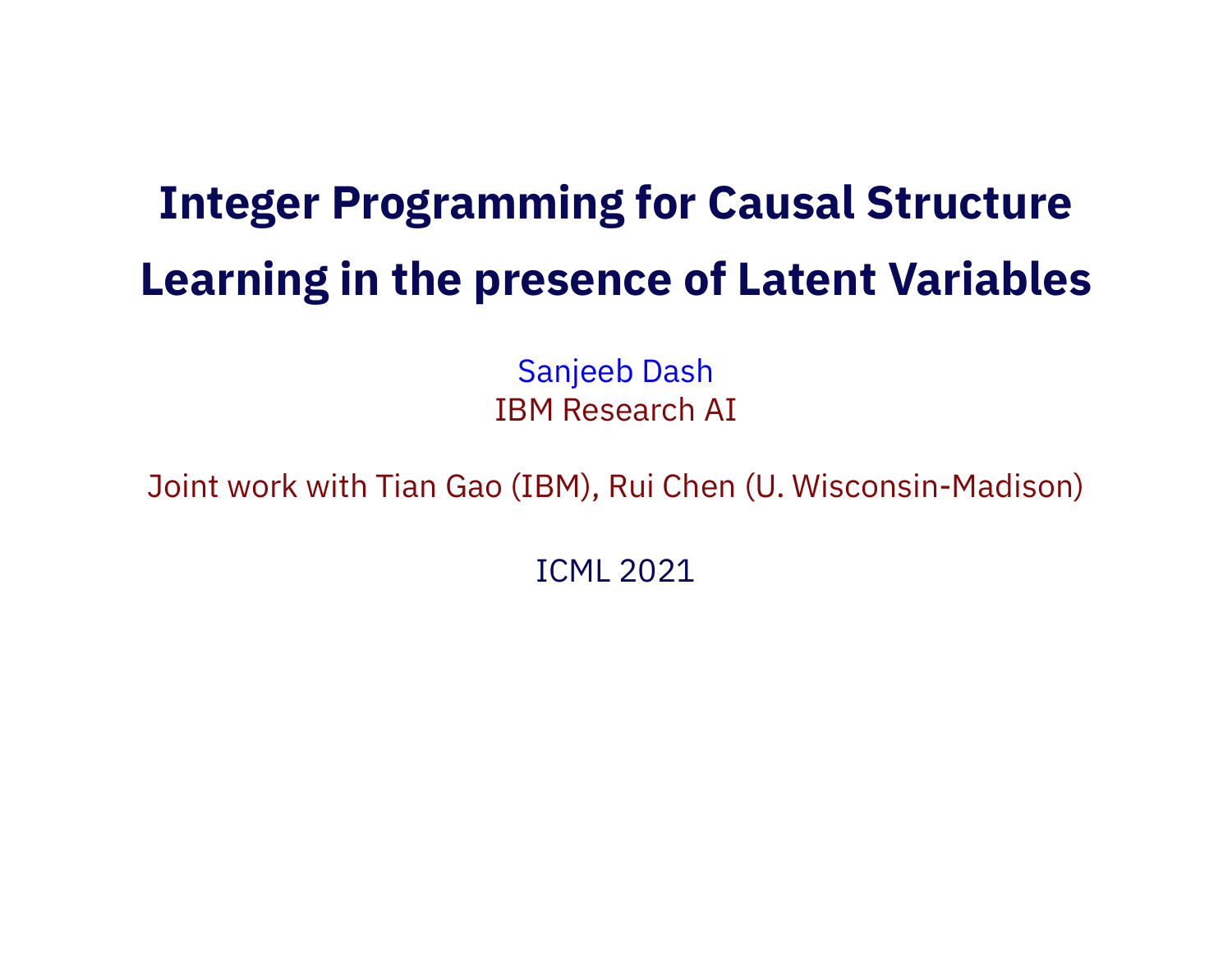# **Outline**

▶ Bayesian Network Structure Learning

- ▶ Modeling Latent Variables
- ▶ Integer Programming Formulation to find optimal score
- Numerical Experiments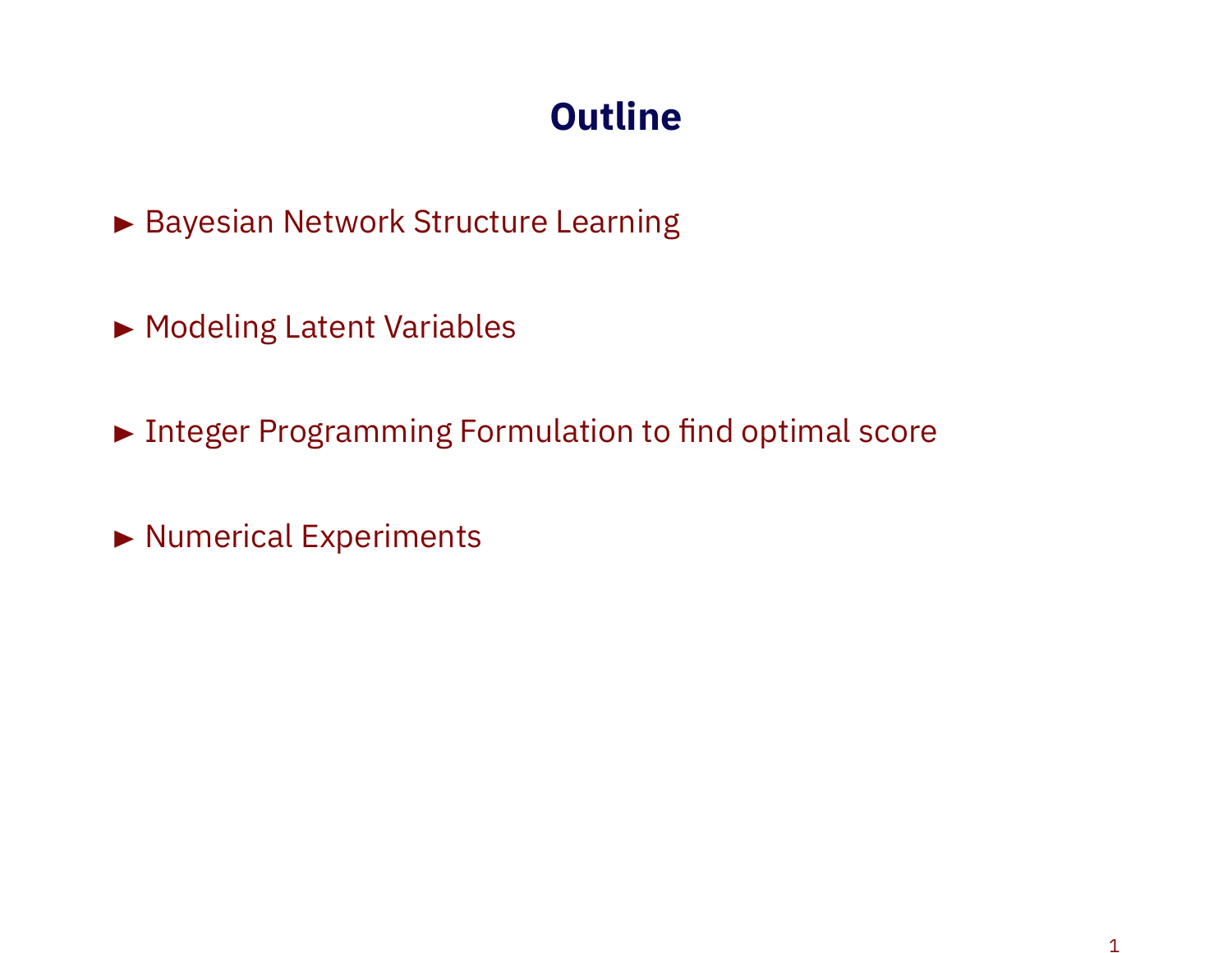### **Bayesian Network Structure Learning**

Bayesian Network: Directed acyclic graph (DAG) representing conditional probability relationships between variables.



 $P(X_1, X_2, X_3, X_n) = P(X_4|X_1)P(X_3|X_1, X_2)P(X_2|X_1)P(X_1)$ 

BNSL Problem - Learn DAG from data: DP methods: Koivisto, Sood '04, Silander, Myllymäki '06 A\* search: Yuan, Malone '13 Branch-and-bound: Campos, Ji '11 IP based solver GOBNILP: Bartlett, Cussens '13, '17 GOBNILP is a state-of-the-art method: Malone et. al. '17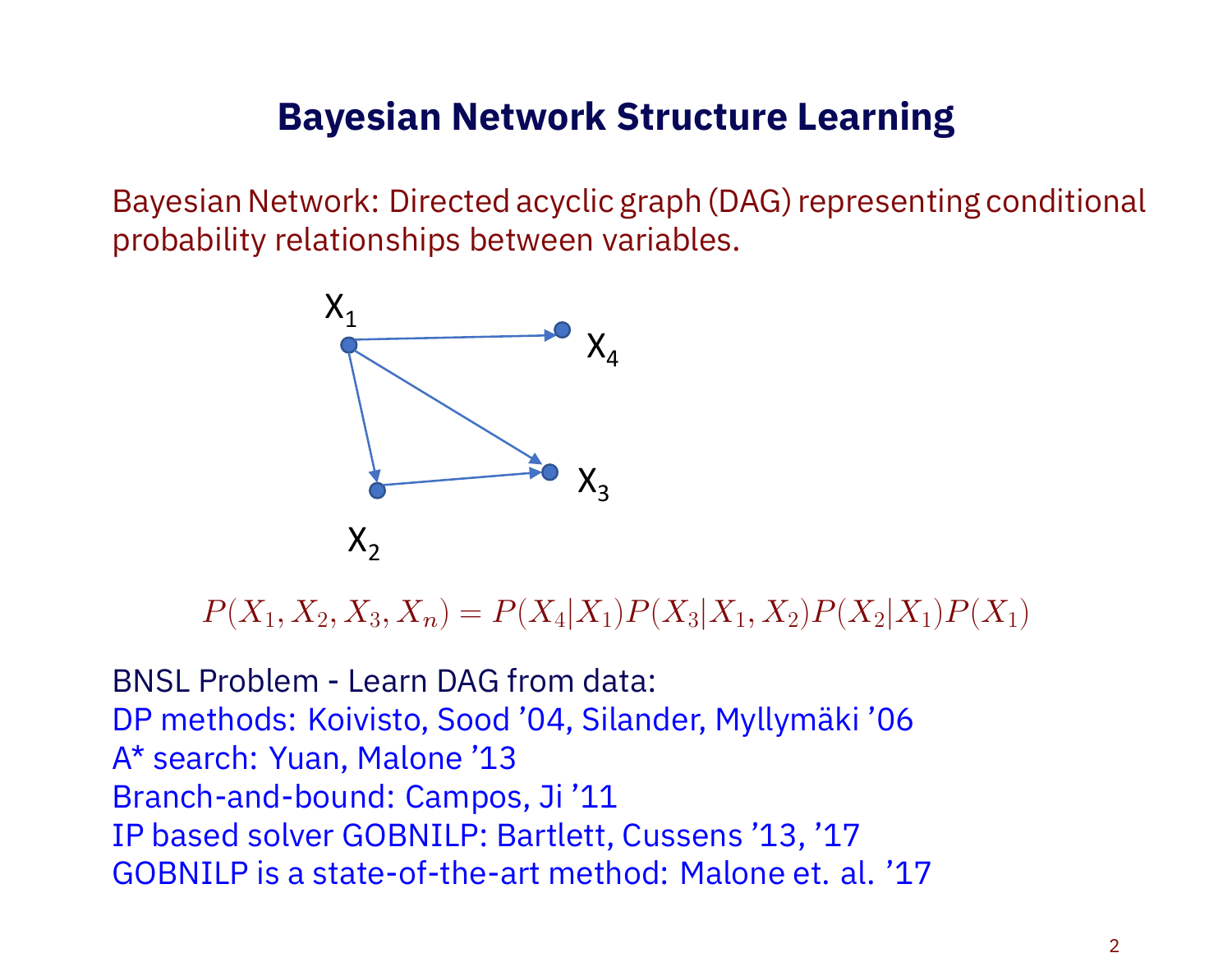#### **Causal Bayesian Networks**

 Graphical Models where directed edges represent causal relationships DAG encodes *structural equations*



Directed Acyclic Graph (Linear) Structural equations

$$
\Leftrightarrow \begin{cases}\nx_A = \epsilon_A \\
x_B = \epsilon_B \\
x_C = b_{C A} x_A + b_{C E} x_E + \epsilon_C \\
x_D = b_{DB} x_B + b_{D E} x_E + \epsilon_D \\
x_E = \epsilon_E\n\end{cases}
$$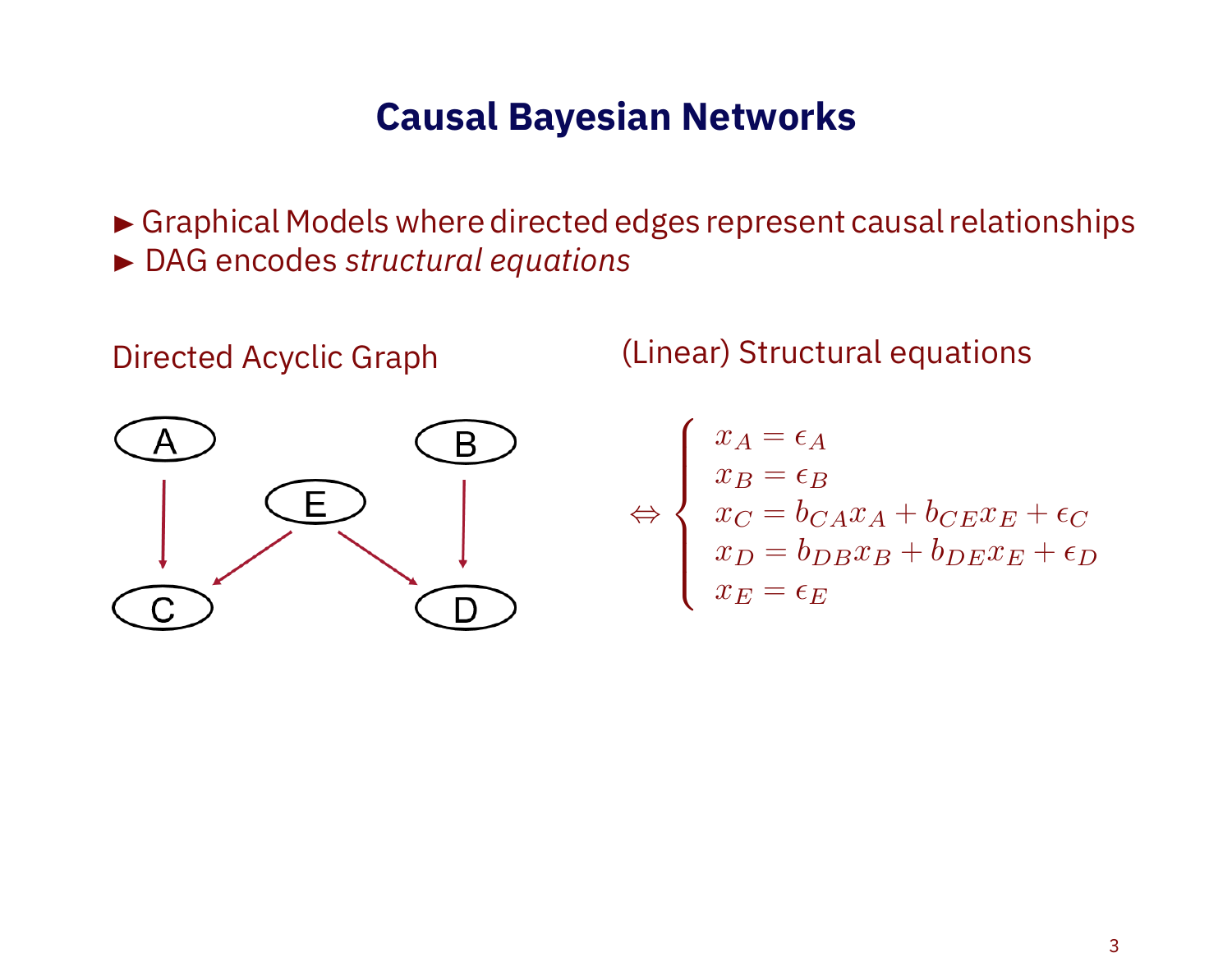## **Latent Variables**

**Goal:** Learn causal network structures in the presence of latent vars.



We use **ancestral acyclic directed mixed graphs** (with directed + bidirected edges) as models of data with latent confounders.

Chen, Dash, Gao '21: MIP formulation & first exact score-based method to find optimal AADMG for continuous Gaussian variables.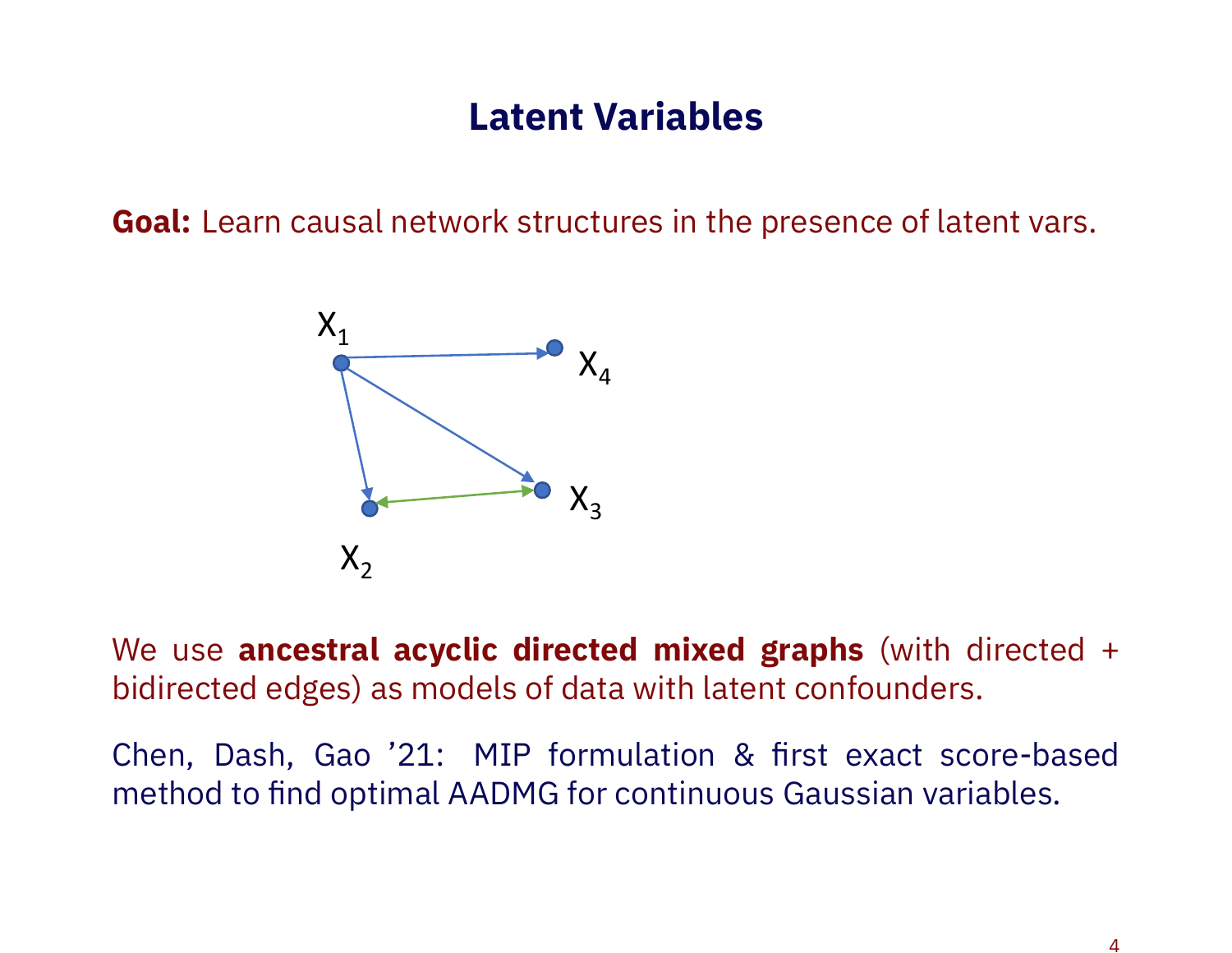# **Ancestral graphs (AGs)**

▶ DAGs are not closed under marginalization!



Ancestral graphs (Richardson and Spirtes '02)



**Include all DAGs and are closed** under marginalization Properties: No directed cycles  $(a \rightarrow b \rightarrow \ldots \rightarrow a)$ No almost directed cycles  $(a \leftrightarrow b \to c \to \ldots \to a)$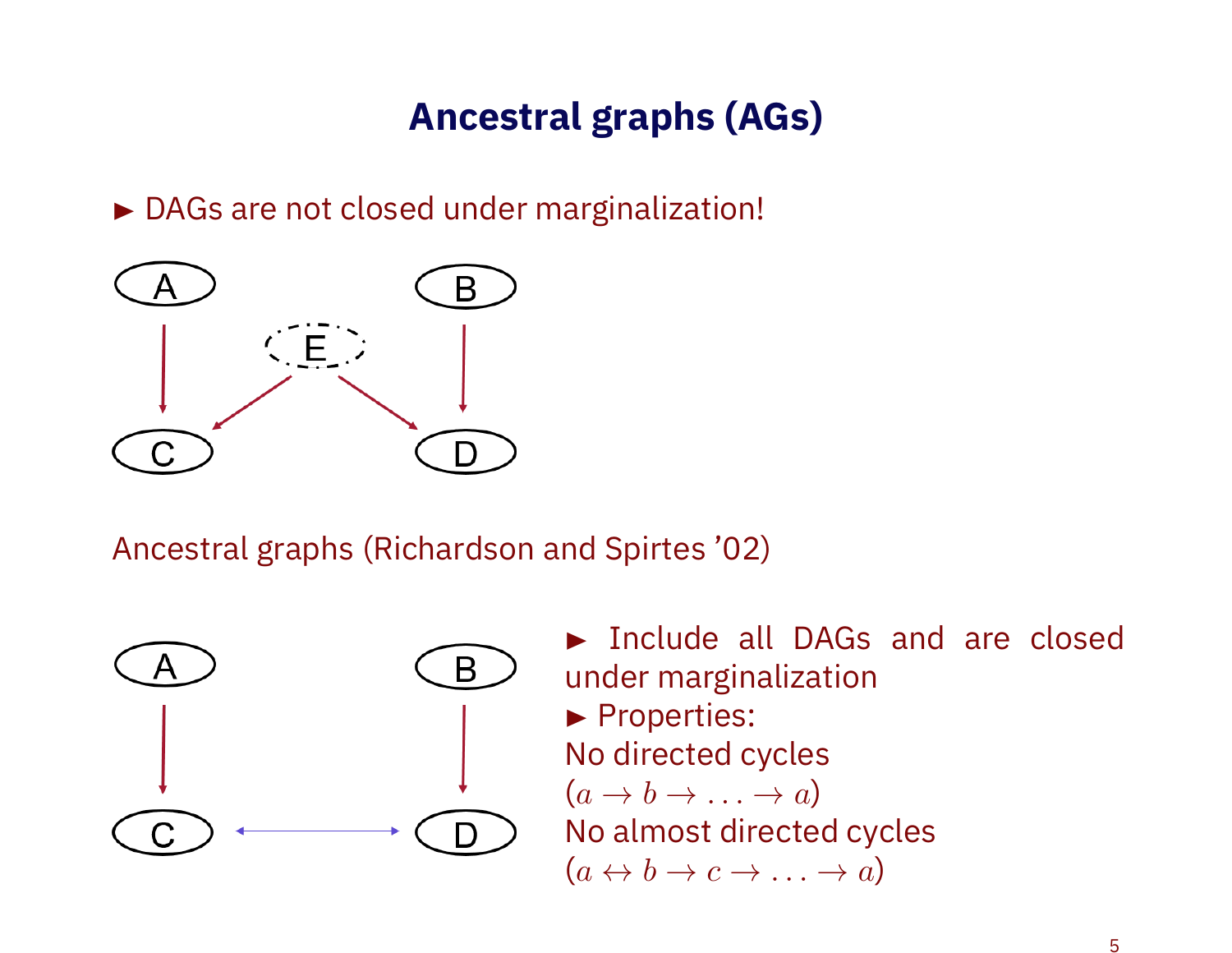## **Learning methods**

Constraint-based methods:

Apply conditional independence test on the data to infer the graph structure: FCI (Sprites et al., '00), cFCI (Ramsey et al., '12)

Score-based methods:

▶ Optimize a scoring criterion that measures the likelihood of the data: GSMAG (Triantafillou and Tsamardinos, '16)

Hybrid methods:

► Use both a scoring criterion and conditional independence tests: M<sup>3</sup>HC (Tsirlis et al., '18), SPo (Bernstein et al., '20), CCHM (Chobtham and Constantinou, '20)

Current score-based and hybrid methods are all greedy or local search algorithms!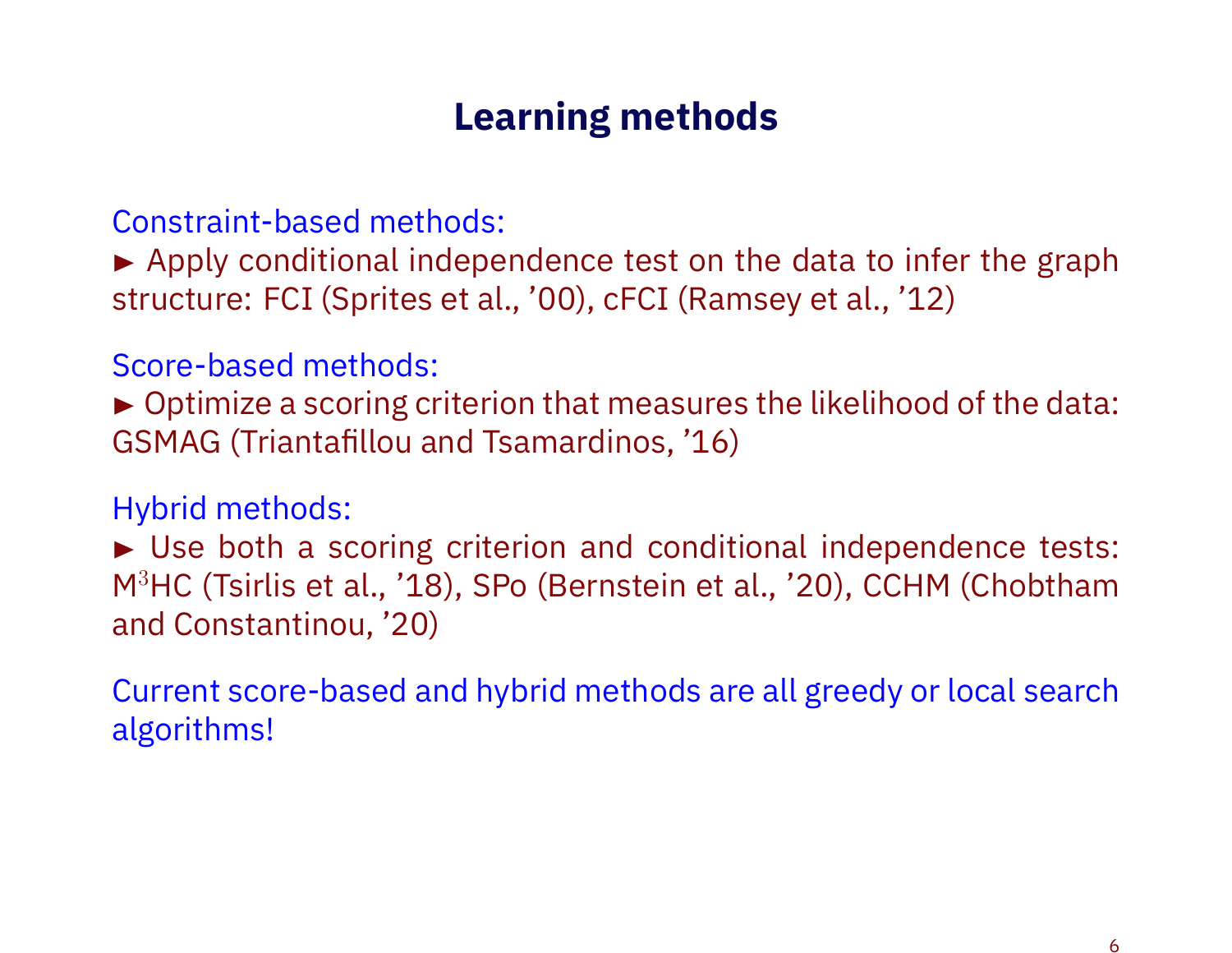## **Scoring a graph**

► The BIC score (Schwarz '78) for graph *G* is given by

 $BIC_G = 2 \ln(l_G(\hat{\Sigma})) - \ln(N)(2|V| + |E|)$ 

The maximum log-likelihood  $\ln(l_G(\hat{\Sigma}))$  can be decomposed by ccomponents in *G* (Nowzohour et al., '17)

$$
\begin{aligned} \text{ln}(l_{\mathcal{G}}(\hat{\Sigma}))=-\frac{N}{2}\sum_{D\in\mathcal{D}}\Big[|D|\ln(2\pi)+\log(\frac{|\hat{\Sigma}_{\mathcal{G}_D}|}{\prod_{j\in pa_{\mathcal{G}}(D)}\hat{\sigma}^2_{Dj}})+\\ &\frac{N-1}{N} \text{tr}(\hat{\Sigma}_{\mathcal{G}_D}^{-1}S_D-|\text{pa}_{\mathcal{G}}(D)\setminus D|)\Big] \end{aligned}
$$

district = component defined by bidirected edges  $c$ -component = district  $+$  in-edges per node in district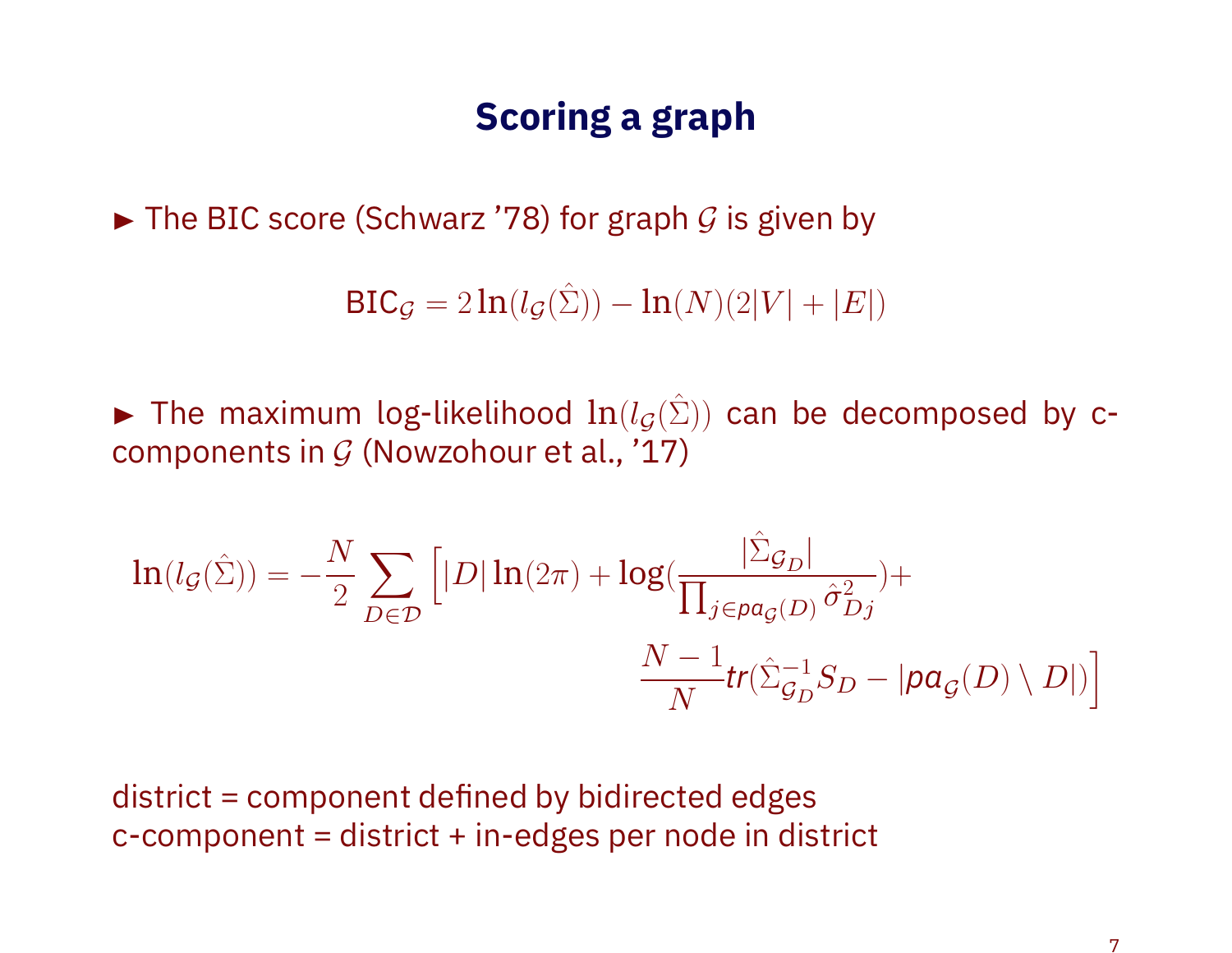#### **Decomposition into c-components**



c-components

 We obtain a (BIC) score-maximizing ancestral ADMG for a set of continuous variables that follow a multivariate Gaussian distribution.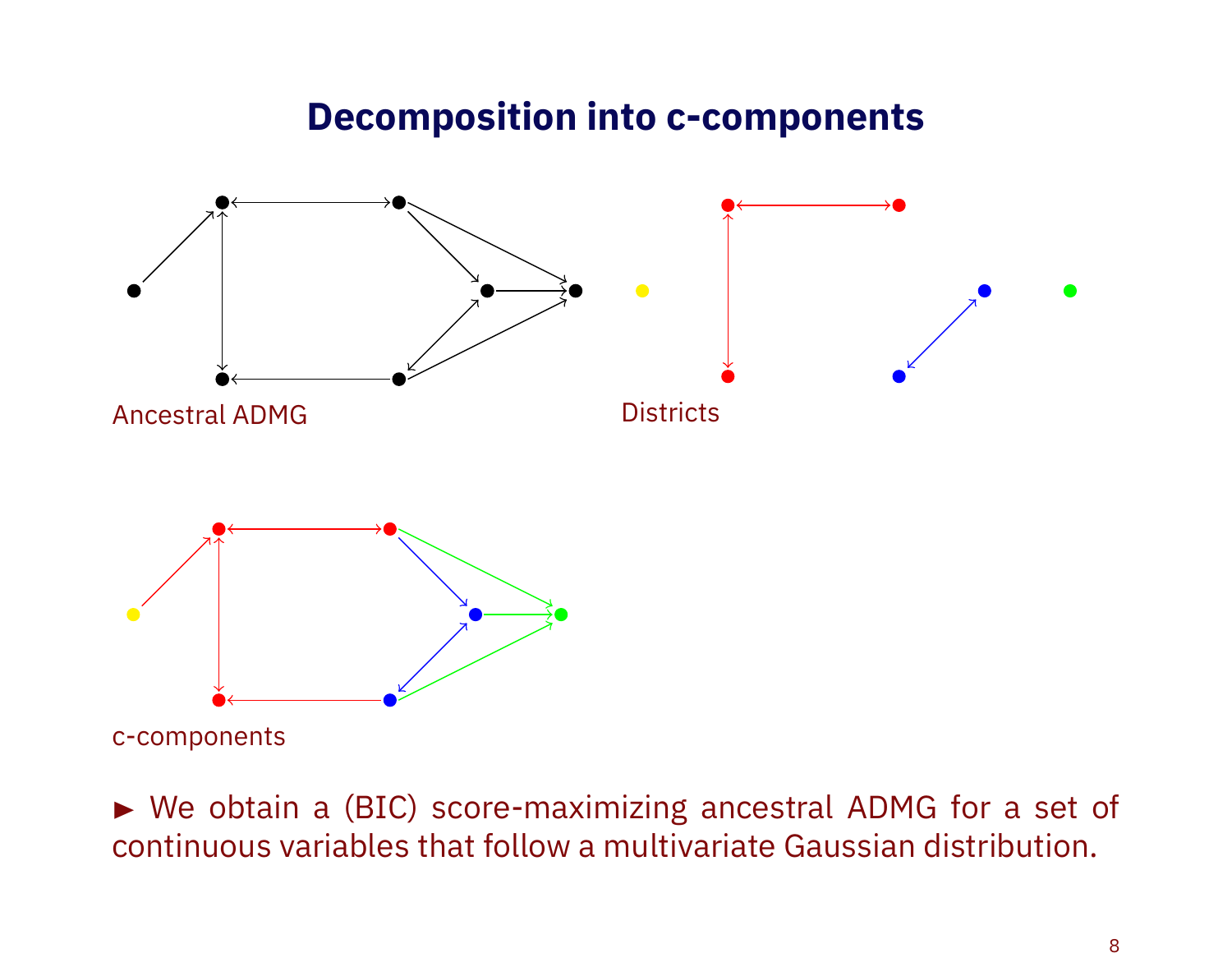#### **Score decompositions for BNSL**

Score of DAG is sum of scores of "in-stars" (inward directed star)

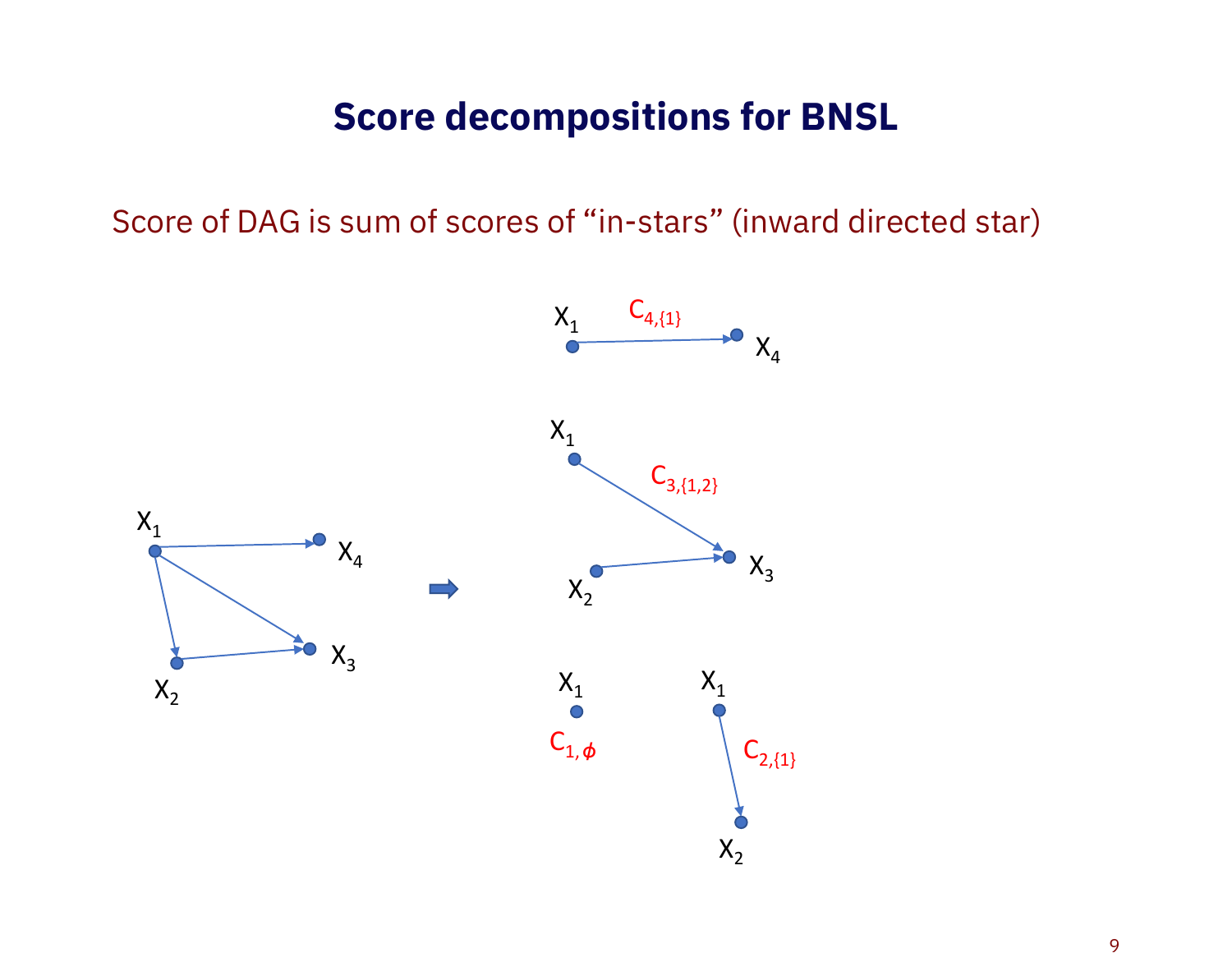### **MIP for score based approach**

MIP has one variable per in-star, equations choosing one in-star per node, and *cluster inequalities* preventing cycles.

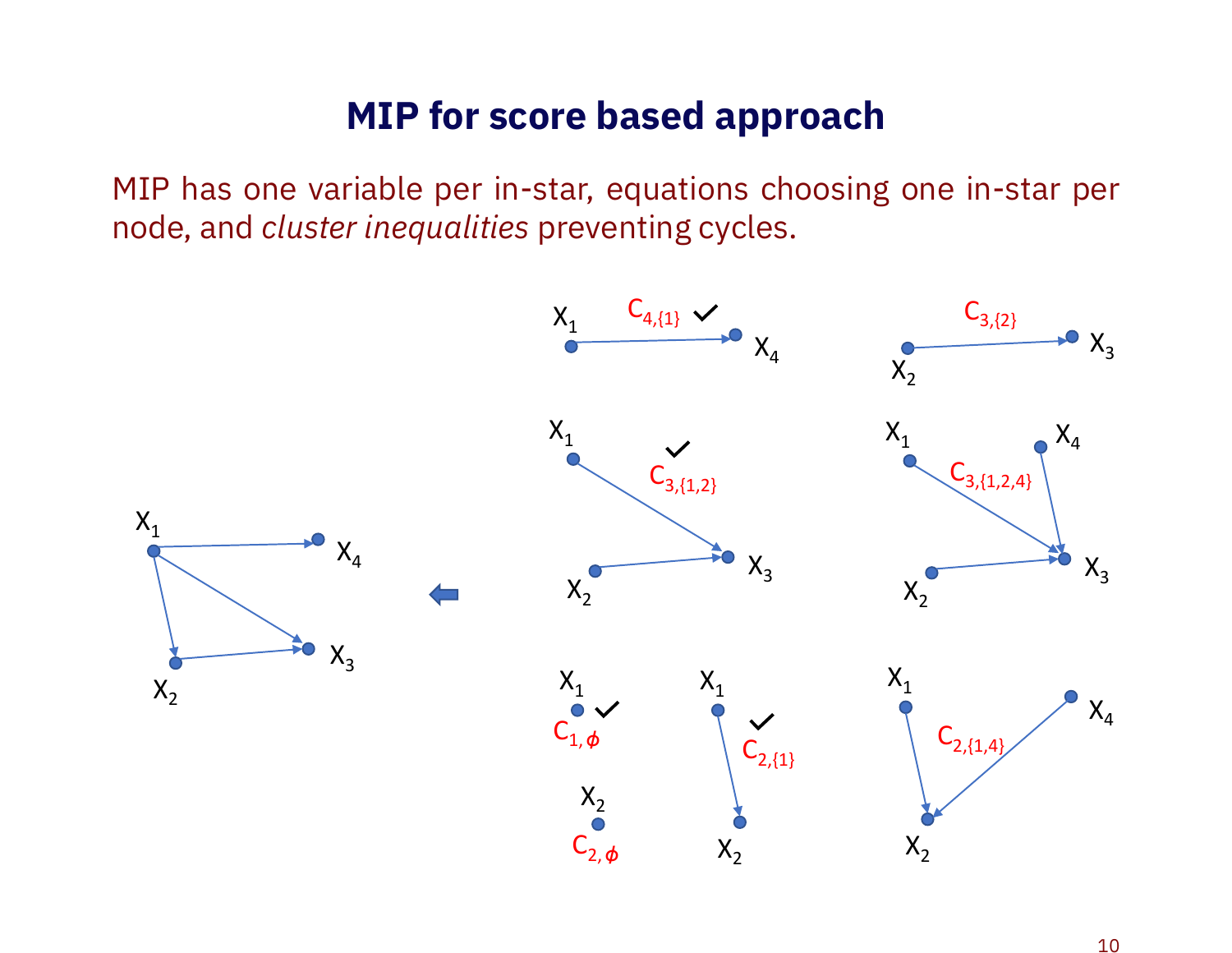## **Opt. formulations**

Notation: Node set -  $V = \{1, \ldots, n\}$ ,  $P(i)$  = set of parent sets of *i*.

MIP (parent set variables):  $max$   $\sum$   $\sum$   $c_{i,P} z_{i,P}$ *i∈V P ∈P* (*i*) ∑ *zi,P* = 1*, ∀i ∈ V*  $P \in P(i)$  $\sum$  *z*<sub>*i,P*</sub> ≥ 1*,*  $\forall S \subseteq V$  \* *i∈S,P ∩S*=*∅ zi,P ∈ {*0*,* 1*}*

Jaakkola, Sontag, Globerson, Meila '10: cluster constraints(\*) Bartlett, Cussens '13, 17: IP + software (GOBNILP) Grotschel, Junger, Reinelt '85: Acyclic subgraph polytope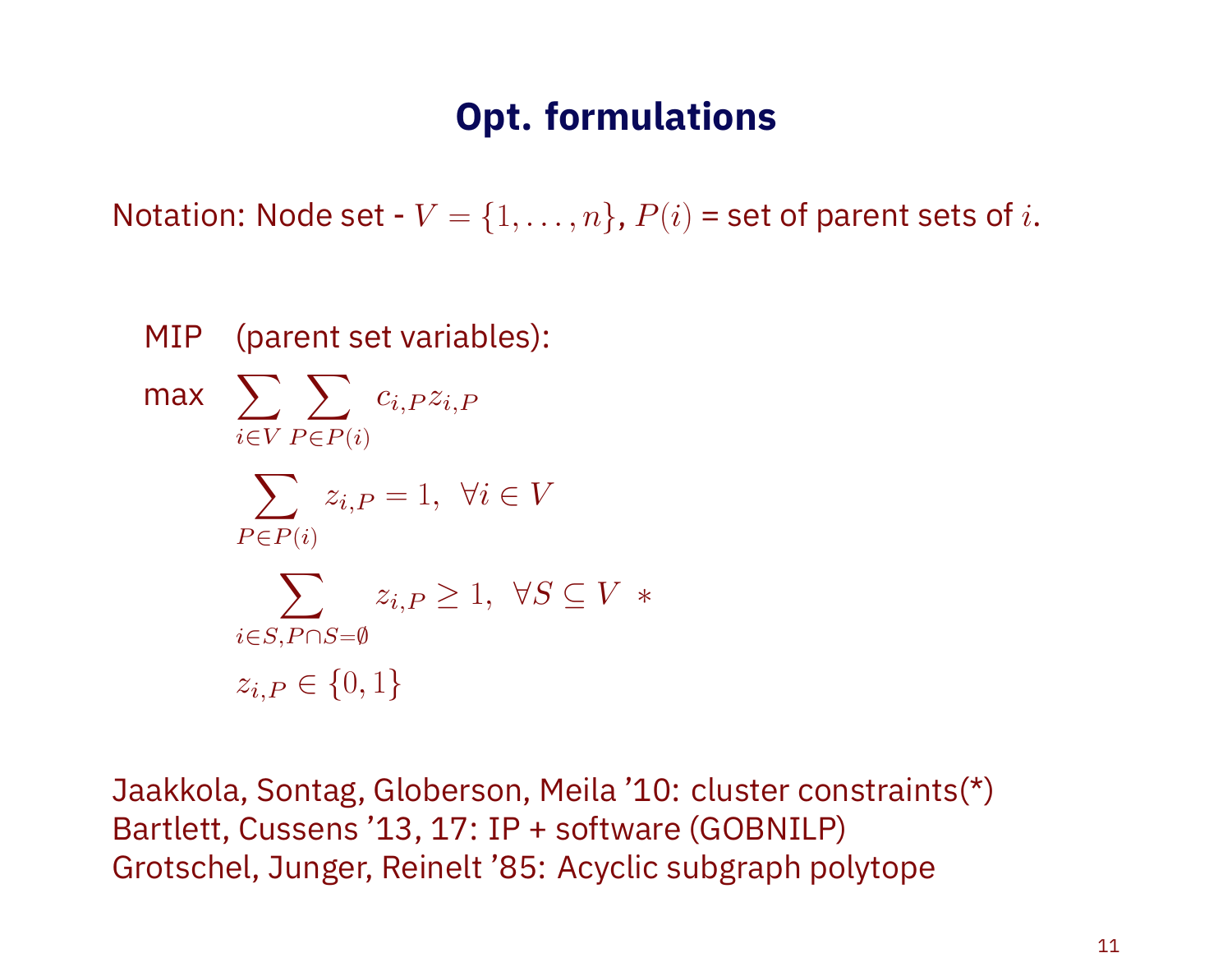### **Score decomposition for AADMG**

Score of AADMG is sum of scores of c-components

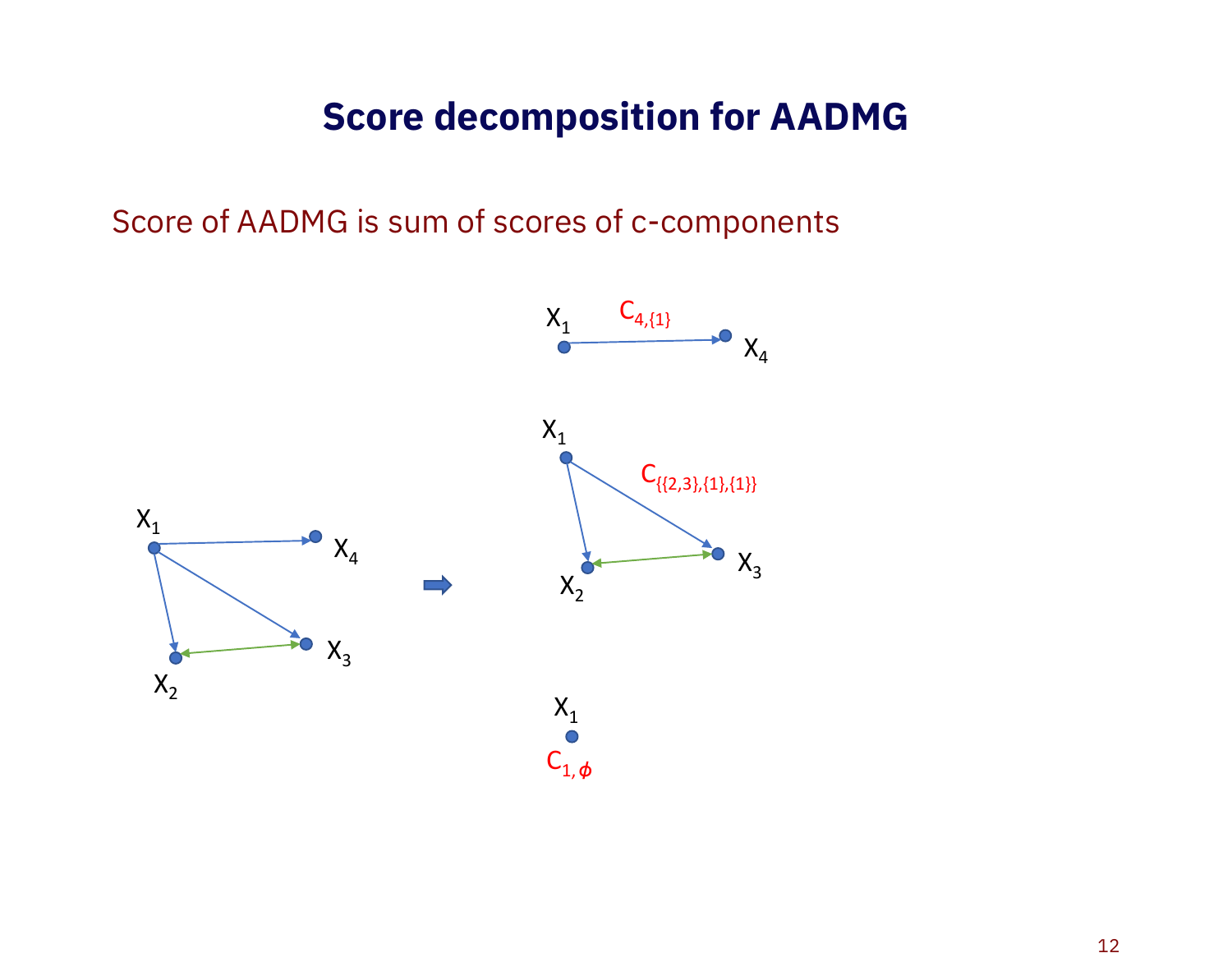# **Approach**

**Our work:** Learn an AADMG with maximum score from c-components

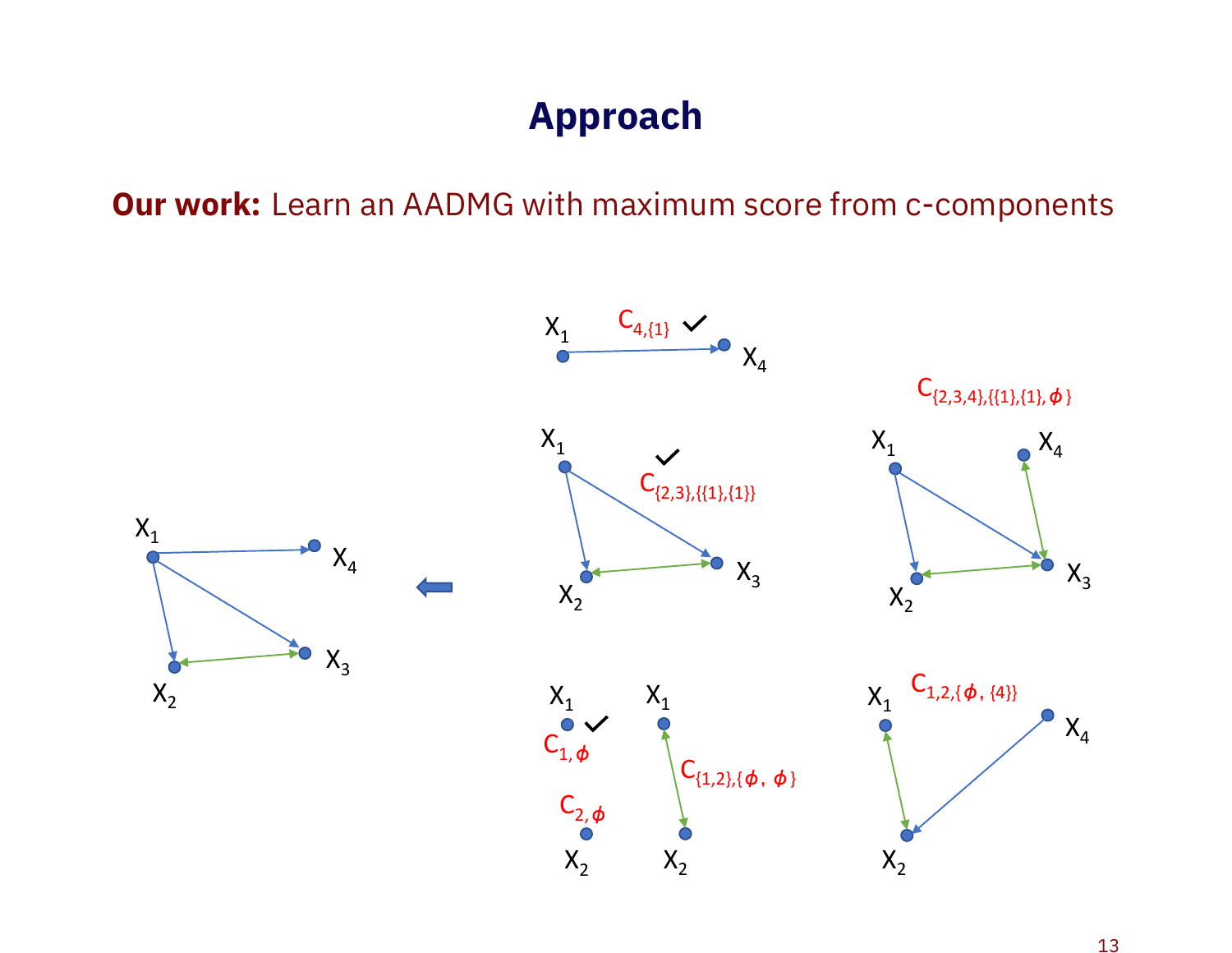## **MIP formulation**

Let *C* be set of all c-components, and let *D*(*C*) be the district of a ccomponent *C*.

MIP to find optimal AADMG:

max  $\sum$ *c∈C sCz<sup>C</sup>* ∑ *z<sup>C</sup>* = 1*, ∀i ∈ V C*:*i∈D*(*C*) *G*(*z*) has no directed and almost directed cycles *z<sup>C</sup> ∈ {*0*,* 1*}*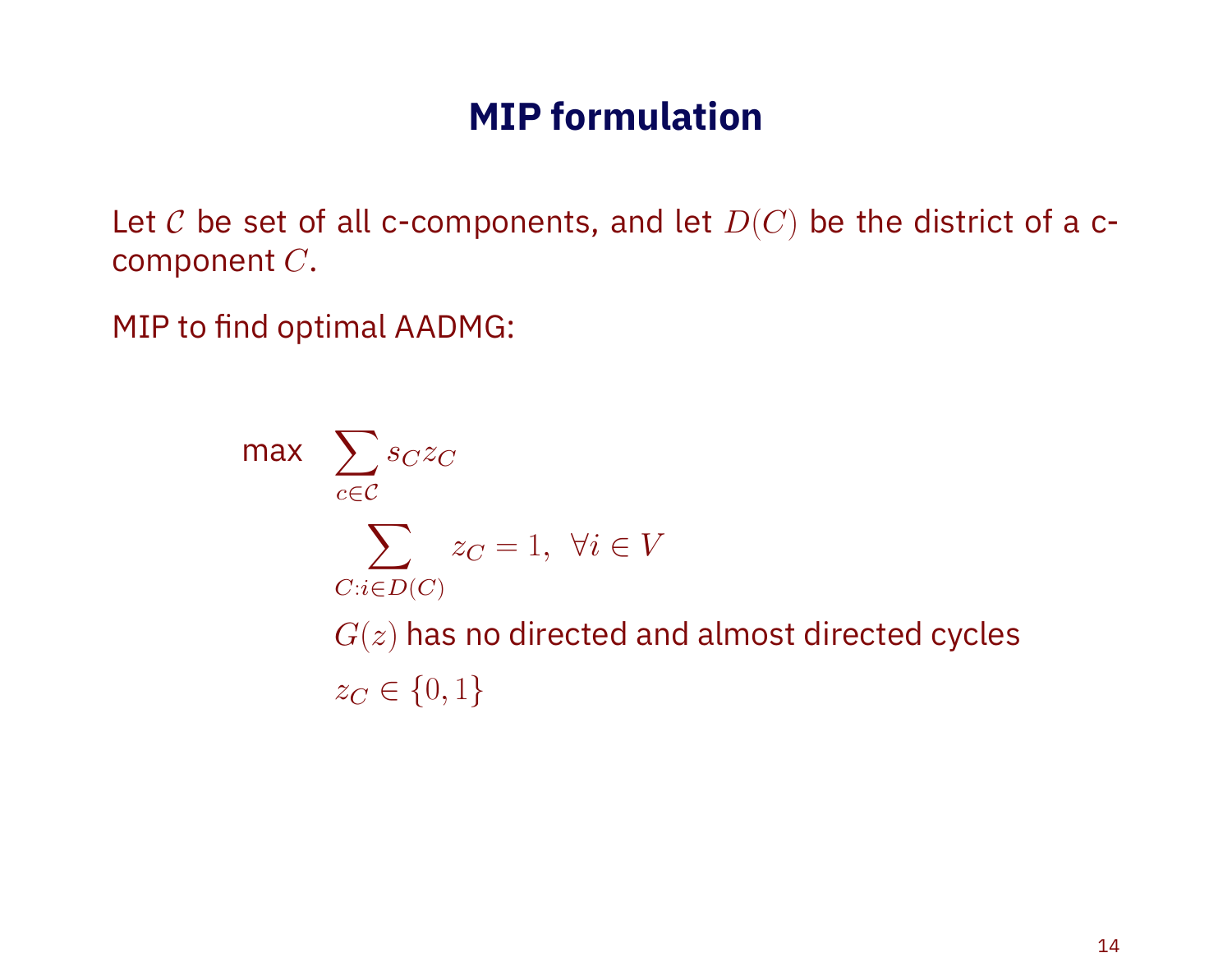#### **Cutting planes to avoid cycles**



Bicluster inequalities:  $(w_{i,j} = \sum$  $C: i \leftrightarrow j \in D(C) \n\overset{\mathcal{Z}}{=} C$ 

$$
\sum_{v \in S \setminus \{i,j\}} \sum_{P: P \cap S = \emptyset} z_{v,P} + \sum_{P^1: P^1 \cap S = \emptyset} \sum_{P^2: P^2 \cap S = \emptyset} z_{i,j,P^1,P^2} \geq w_{i,j}
$$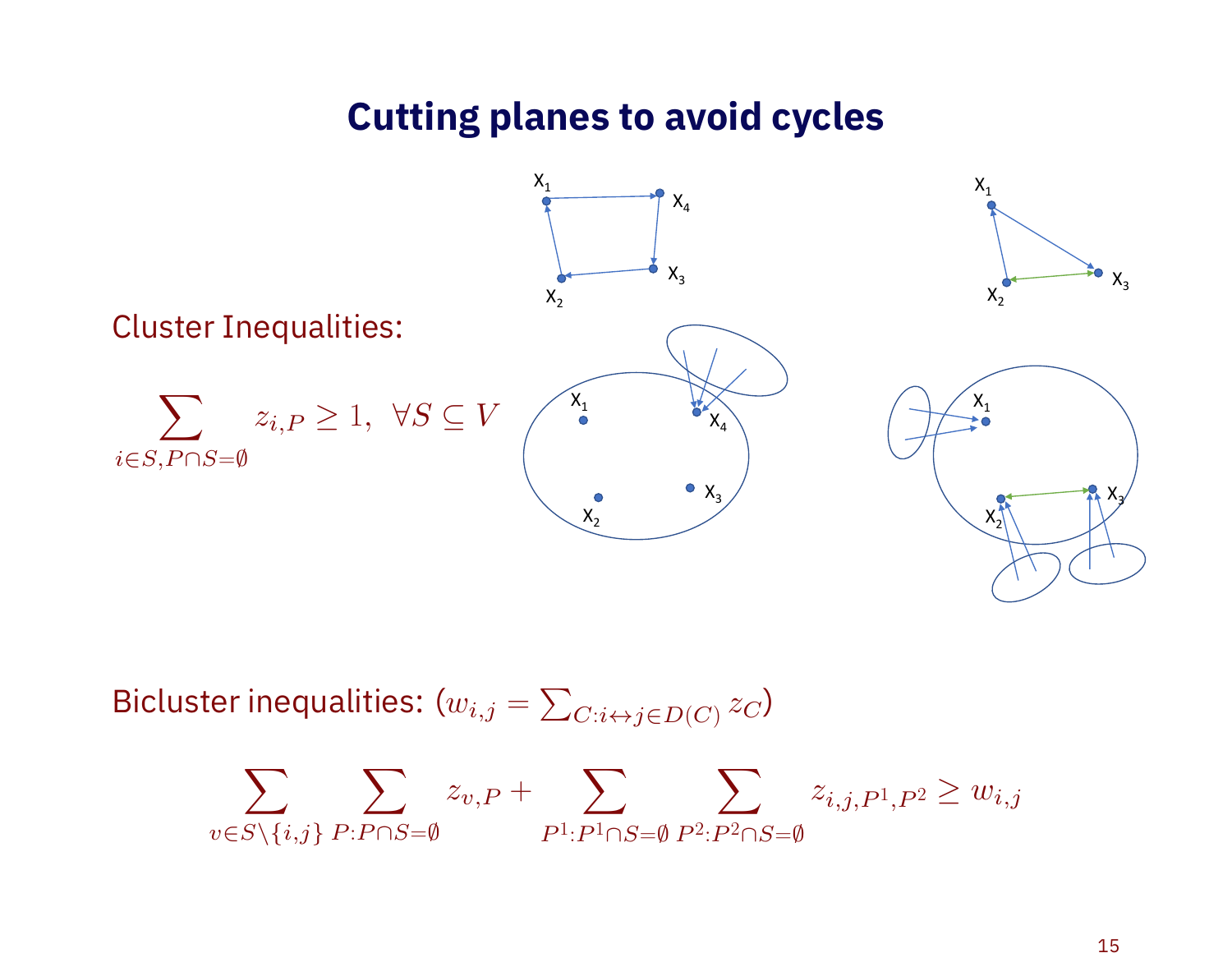#### **Cutting planes generation**

► Karger's ('93) random contraction algorithm for min-cut problems: Randomly contract edge *ij* with probability *∝* edge weight

*Separation heuristic* for cluster inequalities:

- Let  $\mu^k(S)$  denote the LHS of the cluster inequality at iteration  $k$  and

 $w_{ij}^k = \mu^k(\{i\}) + \mu^k(\{j\}) - \mu^k(\{i,j\}), \forall i, j$ 

- At iteration *k*, randomly contract edge *ij* with probability *∝ w k*  $\it{ij}$
- Remove nodes *i* and *j*, create a pseudo-node *i ′* and replace all occurrences of *i* and *j* in the original graph by the pseudo-node
- Repeat until  $\mu^k(\{i\}) < 1$  for some  $i \Rightarrow \text{ a violated cluster inequality}$
- Similar separation heuristic for bi-cluster inequalities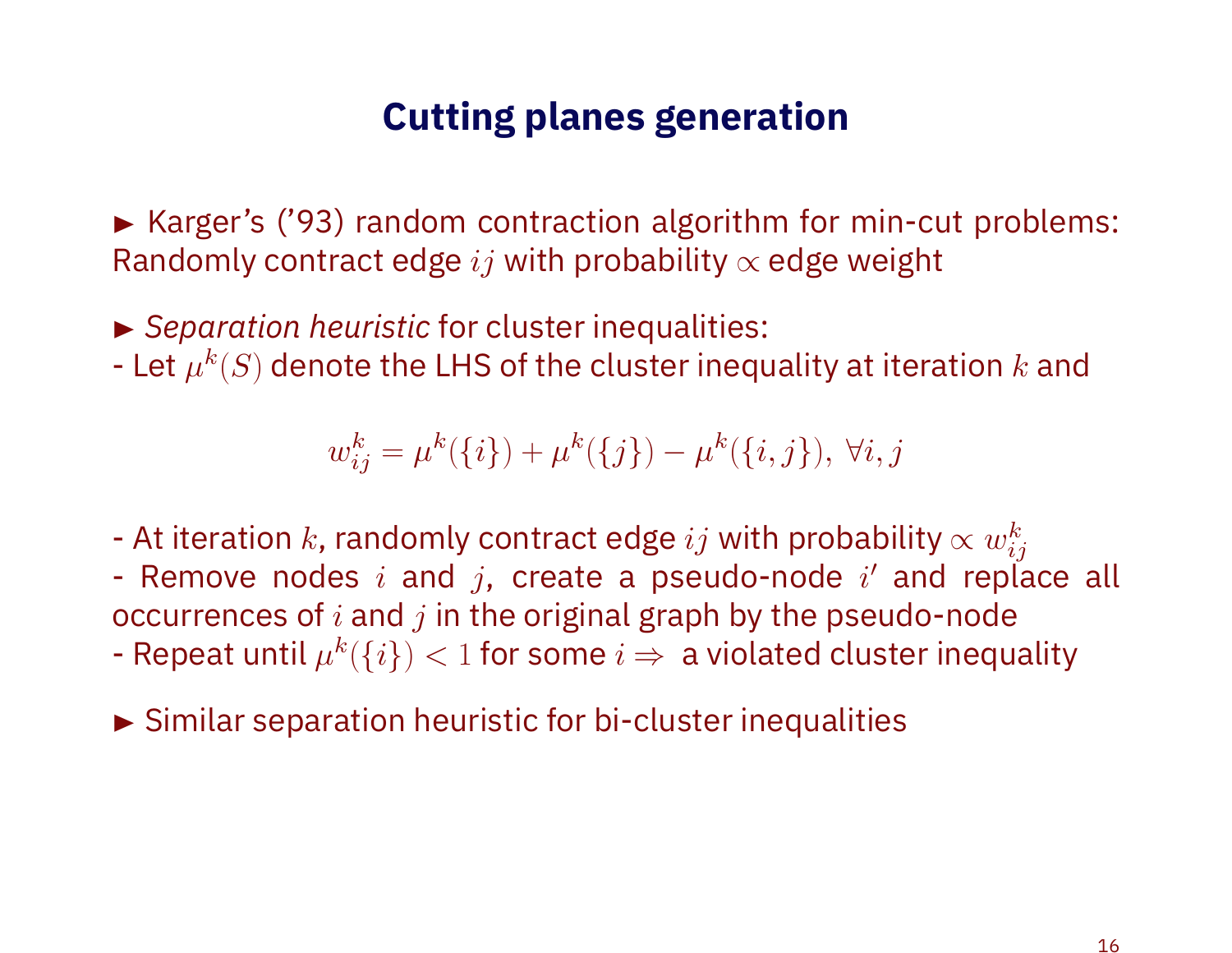# **Numerical Experiments**

- *•* Test set 1:
	- 1. Randomly generated DAGs with 20 nodes
	- 2.  $l = 2,4,6$  variables set to be latent
	- 3.  $d =$  remaining observed variables
	- 4. A sample of *N* = 1000/10*,* 000 realizations of observed variables per instance
- *•* Candidate c-components:
	- 1. Single-node districts with up to three parents
	- 2. Two-node districts with up to one parent each node
- *•* Compared methods:
	- 1. AGIP: our IP model
	- 2. DAGIP: our IP model with only single-node districts
	- 3. M<sup>3</sup>HC: a greedy hybrid method by Tsirlis et al.  $(2018)$
	- 4. FCI: an exact constraint-based method by Sprites et al. (2000)
	- 5. cFCI: an exact constraint-based method by Ramsey et al. (2012)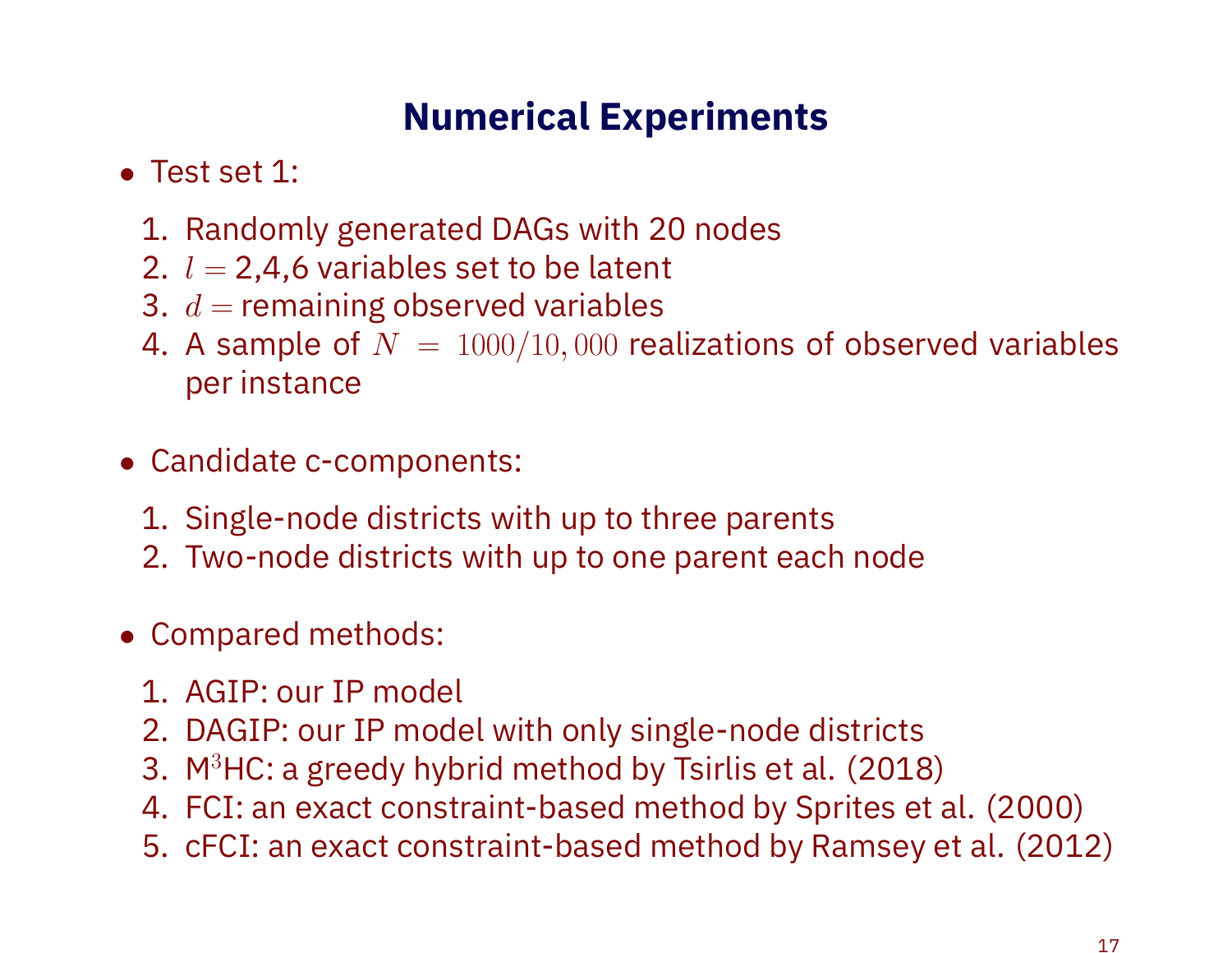## **Quality of formulation**

20-node graphs;  $d =$  number of observed nodes,  $l =$  number of latent variables (removed from graph),  $N =$  number of samples.

| (d,l,N)        | Avg $# bin vars$ | Avg $# bin vars$ | Avg pruning | Avg root | Avg soln. |
|----------------|------------------|------------------|-------------|----------|-----------|
|                | before pruning   | after pruning    | time(s)     | gap(%)   | time(s)   |
| (18, 2, 1000)  | 59229            | 4116             | 19.1        | 0.65     | 60.4      |
| (16, 4, 1000)  | 39816            | 3590             | 13.6        | 0.43     | 41.0      |
| (14, 6, 1000)  | 20671            | 1788             | 3.9         | 0.54     | 8.9       |
| (18, 2, 10000) | 59229            | 9038             | 33.0        | 0.67     | 323.2     |
| (16, 4, 10000) | 39816            | 7378             | 21.4        | 0.53     | 215.4     |
| (14, 6, 10000) | 20671            | 3786             | 6.4         | 0.56     | 47.2      |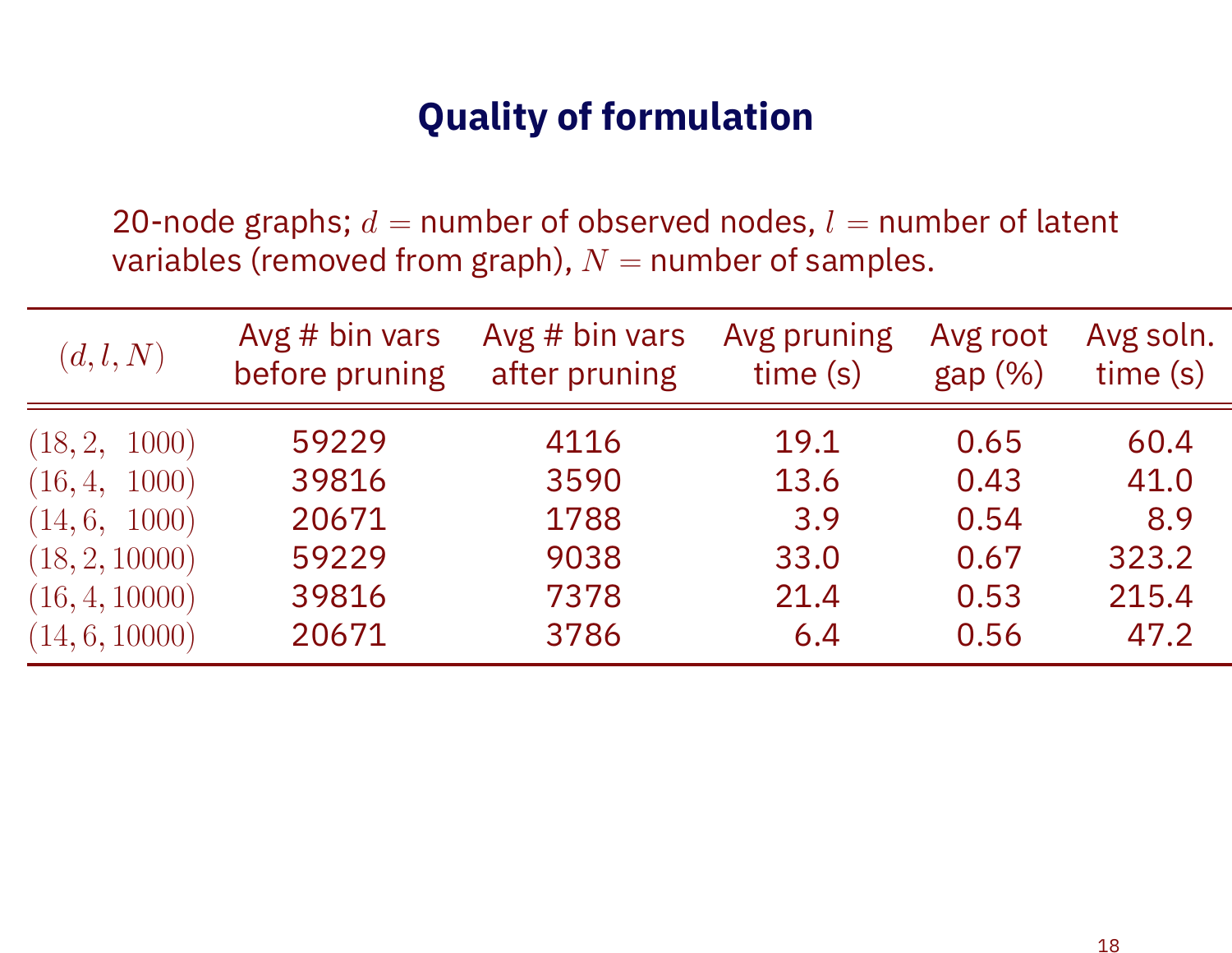## **Comparison with a heuristic method**

| (d, l, N)      |             | Avg improvement in score<br>compared with M <sup>3</sup> HC | # AGIP score<br>$>$ DAGIP score |  |  |
|----------------|-------------|-------------------------------------------------------------|---------------------------------|--|--|
|                | <b>AGIP</b> | <b>DAGIP</b>                                                |                                 |  |  |
| (18, 2, 1000)  | 82.75       | 82.32                                                       | 3/10                            |  |  |
| (16, 4, 1000)  | 90.03       | 89.33                                                       | 5/10                            |  |  |
| (14, 6, 1000)  | 34.84       | 34.68                                                       | 3/10                            |  |  |
| (18, 2, 10000) | 373.44      | 373.44                                                      | 0/10                            |  |  |
| (16, 4, 10000) | 147.96      | 147.54                                                      | 1/10                            |  |  |
| (14, 6, 10000) | 150.52      | 150.44                                                      | 1/10                            |  |  |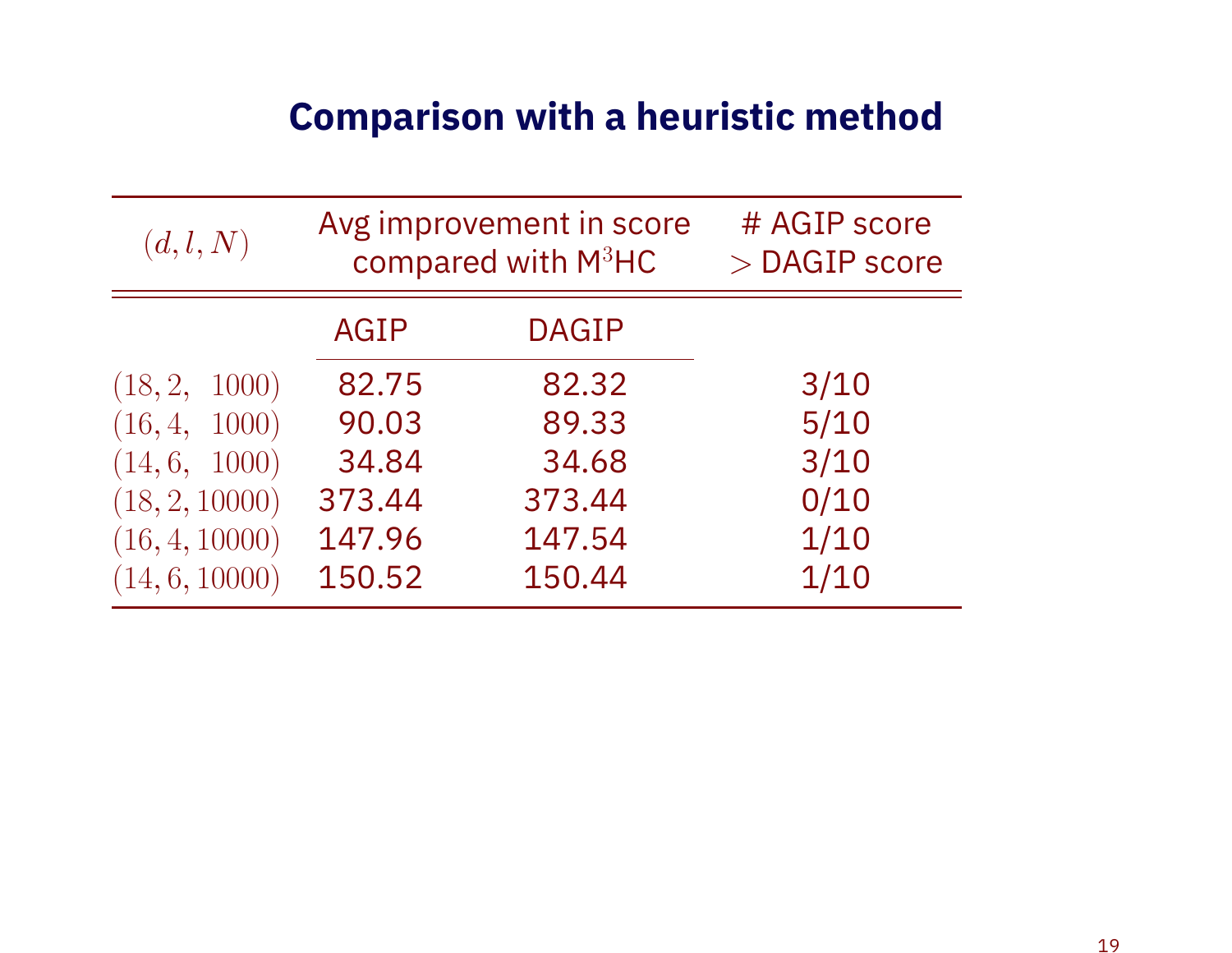#### **Results for varying number of latent vars.**

 $d = 18$ ,  $l = 2, 4, 6$ ,  $N = 10,000$ ,